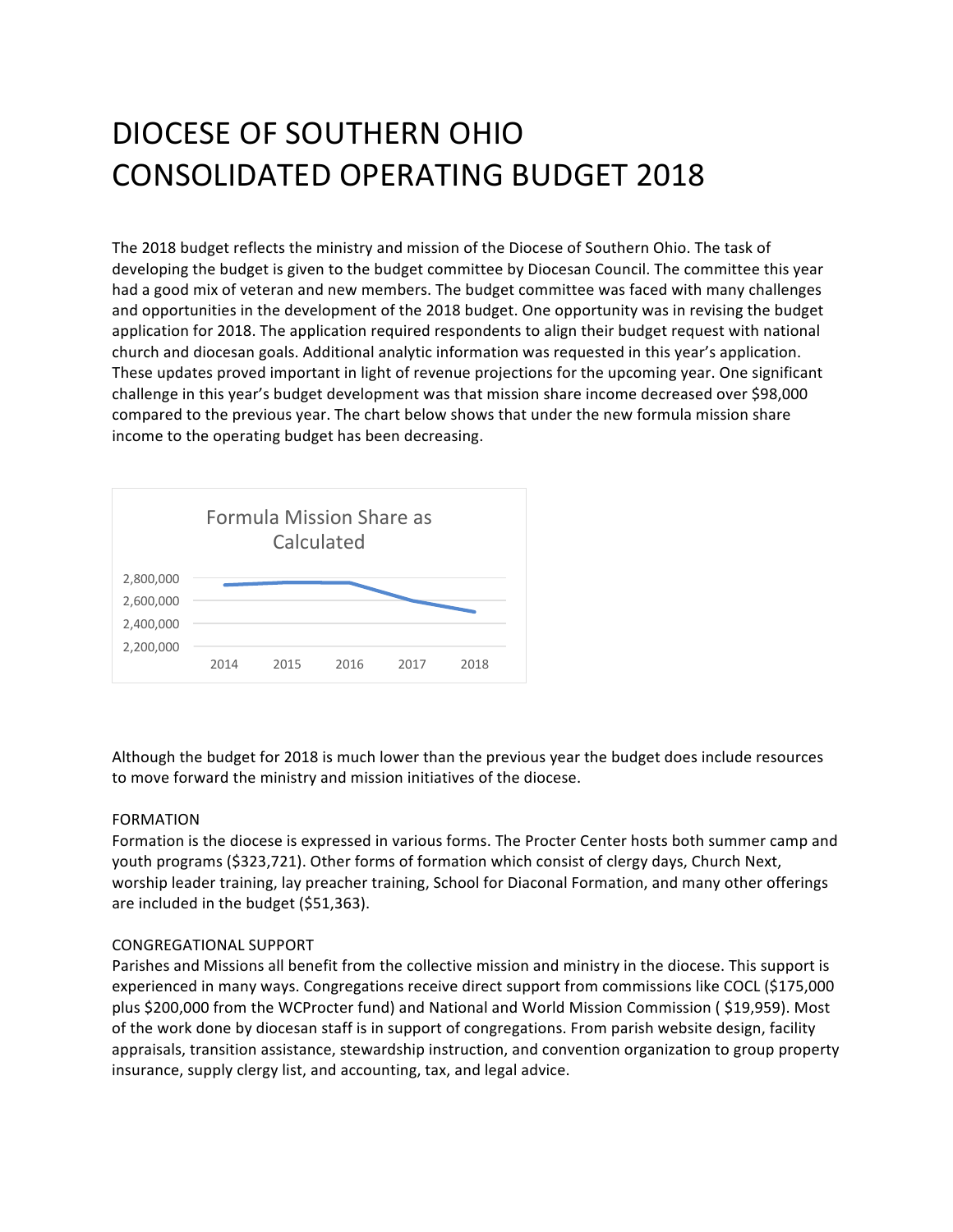#### **CONVENTION**

The annual budget includes money for both the diocesan (\$35,000) and general (\$20,000) convention. The diocesan convention annually receives 300+ delegates, 40 volunteers, 30 staff and many spouses/partners. This annual events budget pays for a convention style venue, internet access, on line voting software, meeting space, speakers, musicians, and chaplains. This budget also pays for housing for the convention committee and staff involved in the convention.

#### ADMINISTRATION

Every budget includes the cost of operations. For the diocesan budget this area includes staff, building maintenance, repair, and operations. Insurance, utilities, supplies, software, and professional development are included in this area. Communications, information technology, and finance are major back office functions of the diocesan operating budget. The budget includes increases for health benefits but includes no increases in staff salary.

### PRAXIS COMMUNITY

This year's budget includes the re-visioning of several ministries under one umbrella. The request came as the ministries realized they worked in similar areas and worked to accomplish similar goals. The budgetary consolidation was a natural evolution of the ministry work that takes place. The budgets of fresh expression, confluence and Brendan Crossing are all combined to reflect this joint ministry initiatives. 

### **NATIONAL CHURCH PLEDGE**

General convention set forward an annual request for funding from diocese. Southern Ohio consistently provides funding to DFMS at the budget amount required at general convention. The 2018 budget include the full ask from the church at \$448,707.

The Convention or Mission Share budget totals \$2,876,393 for fiscal year 2018. The total consolidated budget which includes the WCProcter fund totals \$5,680,973. The full budget was adopted by diocesan council and is presented to convention for approval.

Harold Patrick Chair, Budget Committee Diocesan Council 2019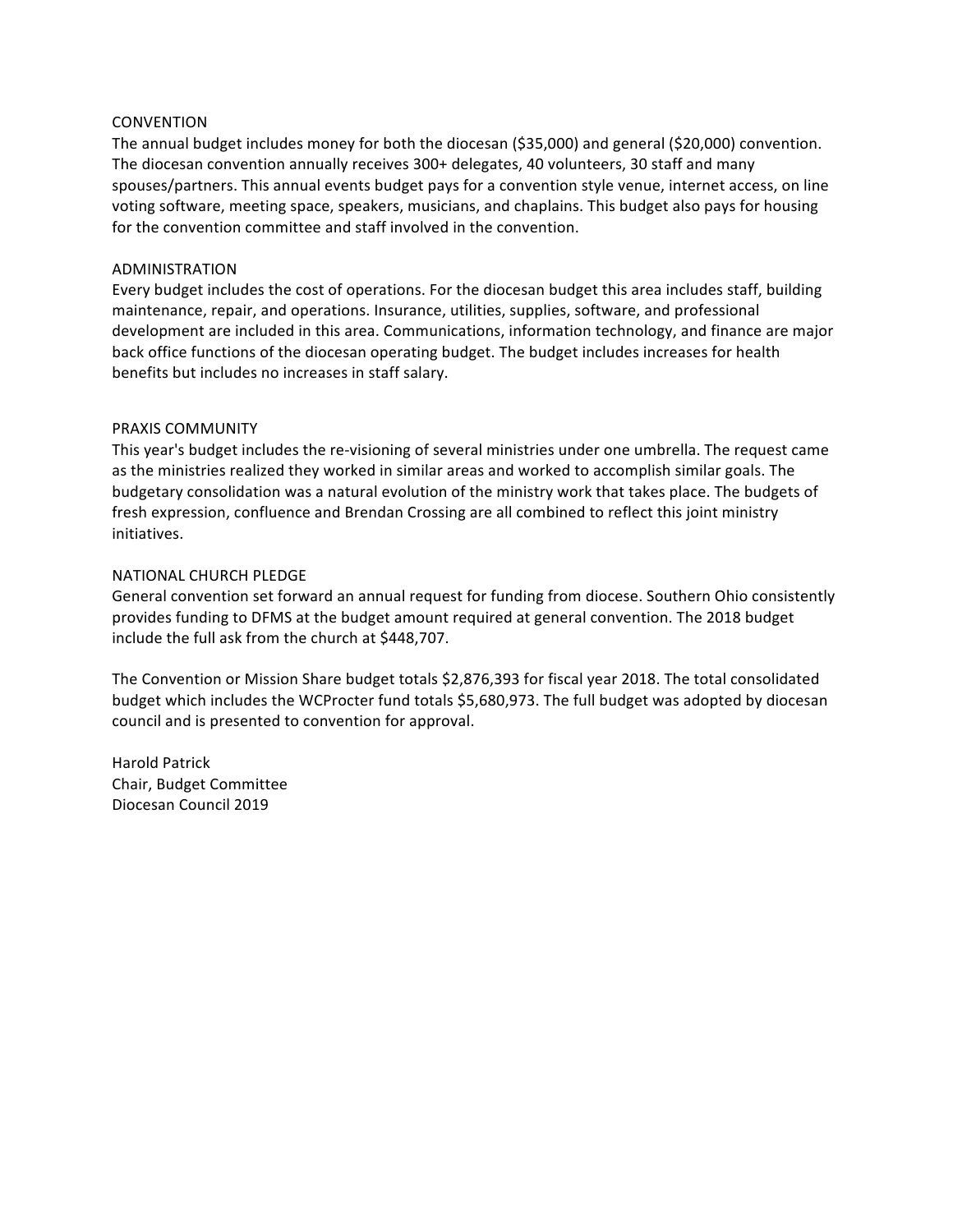## 2018 MISSION SHARE

| <b>City, Congregation</b>                   | <b>Estimated</b><br><b>Mission Share</b> | <b>Mission Share</b><br>Rate |  |
|---------------------------------------------|------------------------------------------|------------------------------|--|
| Amelia, Church of the Good Samaritan        | \$<br>1,608.45                           | 6.32%                        |  |
| Athens, Church of the Good Shepherd         | \$<br>20,754.67                          | 10.64%                       |  |
| Bellaire, Trinity Episcopal Church          | \$<br>658.92                             | 6.22%                        |  |
| Cambridge, St John Episcopal Church         | \$<br>2,497.62                           | 7.08%                        |  |
| Chillicothe, St Paul Episcopal Church       | \$<br>6,762.39                           | 7.94%                        |  |
| Cincinnati, All Saints Episcopal Church     | \$<br>10,641.55                          | 9.56%                        |  |
| Cincinnati, Calvary Episcopal Church        | \$<br>57,680.28                          | 12.58%                       |  |
| Cincinnati, Christ Church (Glendale)        | \$<br>84,530.21                          | 13.44%                       |  |
| Cincinnati, Christ Church Cathedral         | \$<br>459,059.99                         | 13.87%                       |  |
| Cincinnati, Church of Our Saviour           | \$<br>14,764.40                          | 9.34%                        |  |
| Cincinnati, Church of the Advent            | \$<br>26,865.81                          | 11.28%                       |  |
| Cincinnati, Church of the Redeemer          | \$<br>201,927.13                         | 13.76%                       |  |
| Cincinnati, Grace Episcopal Church          | \$<br>5,110.99                           | 7.29%                        |  |
| Cincinnati, Holy Trinity Episcopal Church   | \$<br>2,228.49                           | 6.65%                        |  |
| Cincinnati, Indian Hill Church              | \$<br>40,404.43                          | 11.82%                       |  |
| Cincinnati, St Andrews Episcopal Church     | \$<br>19,947.09                          | 11.18%                       |  |
| Cincinnati, St James Episcopal Church       | \$<br>20,760.40                          | 10.21%                       |  |
| Cincinnati, St Simon of Cyrene Episcopal    | \$<br>16,489.29                          | 10.10%                       |  |
| Cincinnati, St Timothy Episcopal Church     | \$<br>110,044.68                         | 13.66%                       |  |
| Circleville, St Philips Episcopal Church    | \$<br>17,321.29                          | 9.88%                        |  |
| Columbus, St Albans Church (Bexley)         | \$<br>49,628.26                          | 12.36%                       |  |
| Columbus, St Edwards Church (Whitehall)     | \$<br>2,863.87                           | 7.19%                        |  |
| Columbus, St James Episcopal Church         | \$<br>17,632.24                          | 9.77%                        |  |
| Columbus, St John Episcopal Church          | \$<br>8,474.88                           | 8.26%                        |  |
| Columbus, St Marks Church (Upper Arlington) | \$<br>76,614.21                          | 13.23%                       |  |
| Columbus, St Philips Episcopal Church       | \$<br>40,614.90                          | 12.04%                       |  |
| Columbus, St Stephens Episcopal Church      | \$<br>23,693.27                          | 10.85%                       |  |
| Columbus, Trinity Episcopal Church          | \$<br>61,919.82                          | 12.79%                       |  |
| Dayton, Christ Episcopal Church             | \$<br>64,687.33                          | 12.90%                       |  |
| Dayton, St Andrews Episcopal Church         | \$<br>7,680.52                           | 8.48%                        |  |
| Dayton, St Georges Episcopal Church         | \$<br>73,564.42                          | 13.12%                       |  |
| Dayton, St Mark Episcopal Church            | \$<br>17,701.43                          | 9.99%                        |  |
| Dayton, St Paul Church Episcopal            | \$<br>61,828.08                          | 12.69%                       |  |
| Delaware, St Peters Episcopal Church        | \$<br>23,081.77                          | 10.96%                       |  |
| Dublin, St Patrick Episcopal Church         | \$<br>71,956.84                          | 13.01%                       |  |
| Fairborn, St Christopher Church             | \$<br>12,040.61                          | 9.24%                        |  |
| Gallipolis, St Peters Episcopal Church      | \$<br>4,418.84                           | 7.51%                        |  |
| Granville, St Luke Episcopal Church         | \$<br>43,659.04                          | 11.93%                       |  |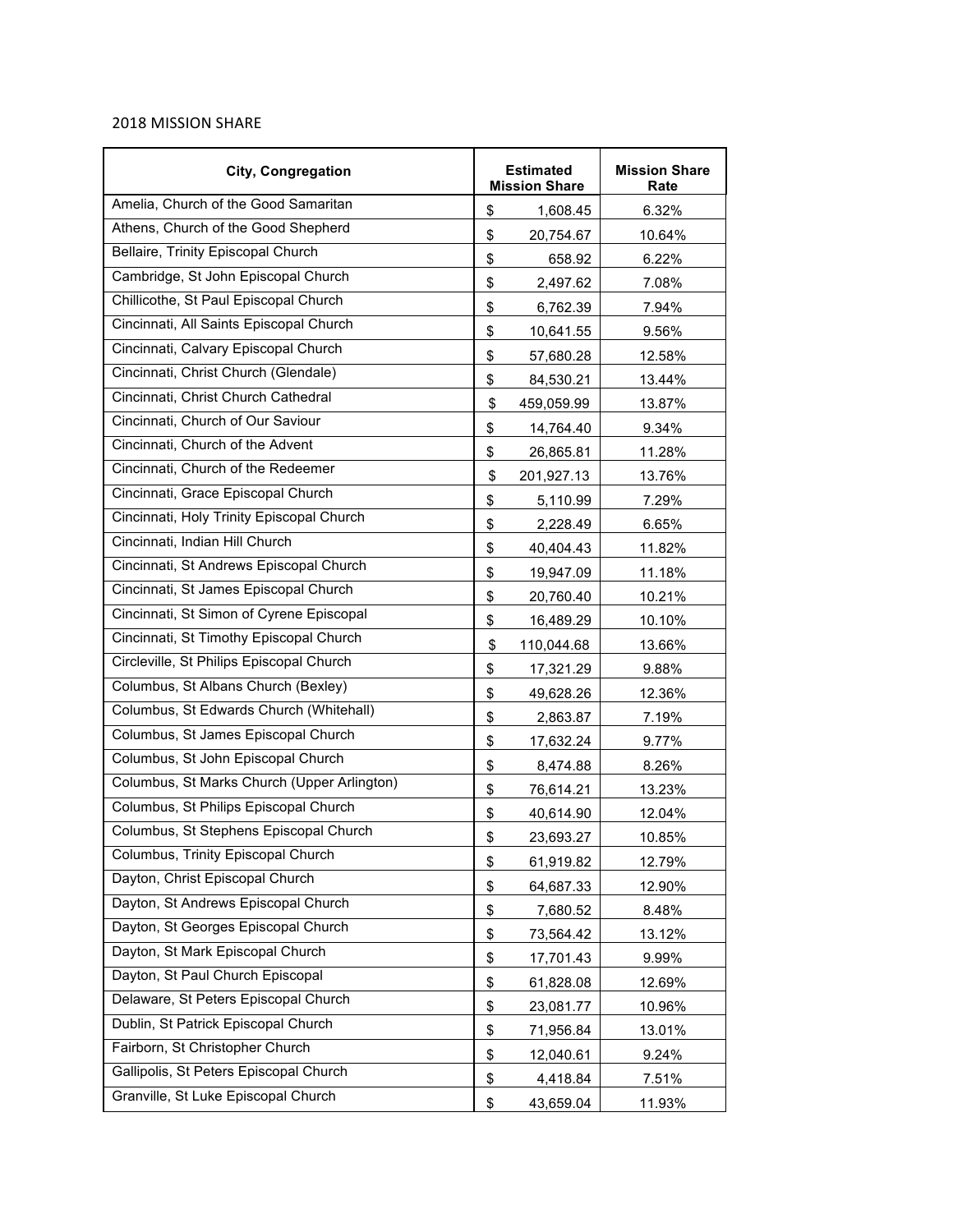| Greenville, St Paul Church                          | \$<br>4,630.52   | 7.40%  |
|-----------------------------------------------------|------------------|--------|
| Hamilton, Trinity Church                            | \$<br>19,614.40  | 10.53% |
| Hillsboro, St Mary Episcopal Church                 | \$<br>7,385.47   | 8.16%  |
| Ironton, Christ Episcopal Church                    | \$<br>6,376.10   | 7.83%  |
| Lancaster, St Johns Church                          | \$<br>17,896.69  | 10.31% |
| Lebanon, St Patrick Church                          | \$<br>18,234.51  | 10.42% |
| Logan, St Paul Episcopal Church                     | \$<br>2,415.41   | 6.86%  |
| London, Trinity Episcopal Church                    | \$<br>8,873.73   | 8.37%  |
| Maineville, St Mary Magdalene                       | \$<br>1,942.64   | 6.75%  |
| Marietta, St Luke Episcopal Church                  | \$<br>13,783.88  | 9.45%  |
| McArthur, Trinity Church                            | \$<br>566.16     | 6.00%  |
| Mechanicsburg, Church of Our Saviour                | \$<br>1,942.40   | 6.43%  |
| Middletown, Church of the Ascension                 | \$<br>11,301.57  | 9.02%  |
| Montgomery, St Barnabas Church                      | \$<br>51,239.34  | 12.25% |
| Nelsonville, Church of the Epiphany                 | \$<br>941.59     | 6.11%  |
| New Albany, All Saints Episcopal Church             | \$<br>37,474.38  | 11.72% |
| Newark, Trinity Episcopal Church                    | \$<br>10,894.94  | 8.80%  |
| Oxford, Holy Trinity Episcopal Church               | \$<br>33,066.80  | 11.61% |
| Pickerington, St Andrews Episcopal Church           | \$<br>23,456.11  | 11.39% |
| Piqua, St James Episcopal Church                    | \$<br>6,271.94   | 7.73%  |
| Pomeroy, Grace Episcopal Church                     | \$<br>3,608.46   | 6.97%  |
| Portsmouth, All Saints Episcopal Church             | \$<br>14,285.50  | 9.67%  |
| Springboro, St Francis Episcopal Church             | \$<br>9,746.53   | 8.59%  |
| Springfield, Christ Church Episcopal                | \$<br>30,568.73  | 11.50% |
| Terrace Park, St Thomas Episcopal Church            | \$<br>105,339.02 | 13.55% |
| Trotwood, St Margaret Episcopal Church              | \$<br>22,071.94  | 10.75% |
| Troy, Trinity Episcopal Church                      | \$<br>13,499.41  | 9.13%  |
| Urbana, Church of the Epiphany                      | \$<br>6,764.47   | 7.62%  |
| Washington Court House, St Andrews Episcopal Church | \$<br>6,511.50   | 8.05%  |
| Waynesville, St Mary Episcopal Church               | \$<br>1,942.02   | 6.54%  |
| West Chester, St Anne Episcopal Church              | \$<br>59,937.64  | 12.47% |
| Westerville, St Matthews Episcopal Church           | \$<br>5,949.32   | 8.91%  |
| Worthington, St John Episcopal Church               | \$<br>77,836.53  | 13.33% |
| Wyoming, Ascension and Holy Trinity                 | \$<br>44,794.34  | 12.15% |
| Xenia, Christ Episcopal Church                      | \$<br>9,436.46   | 8.70%  |
| Zanesville, St James Episcopal Church               | \$<br>25,625.86  | 11.07% |

**TOTALS** \$2,498,344.72 2018 MS

\$2,597,329.00 2017 MS (\$98,984.28)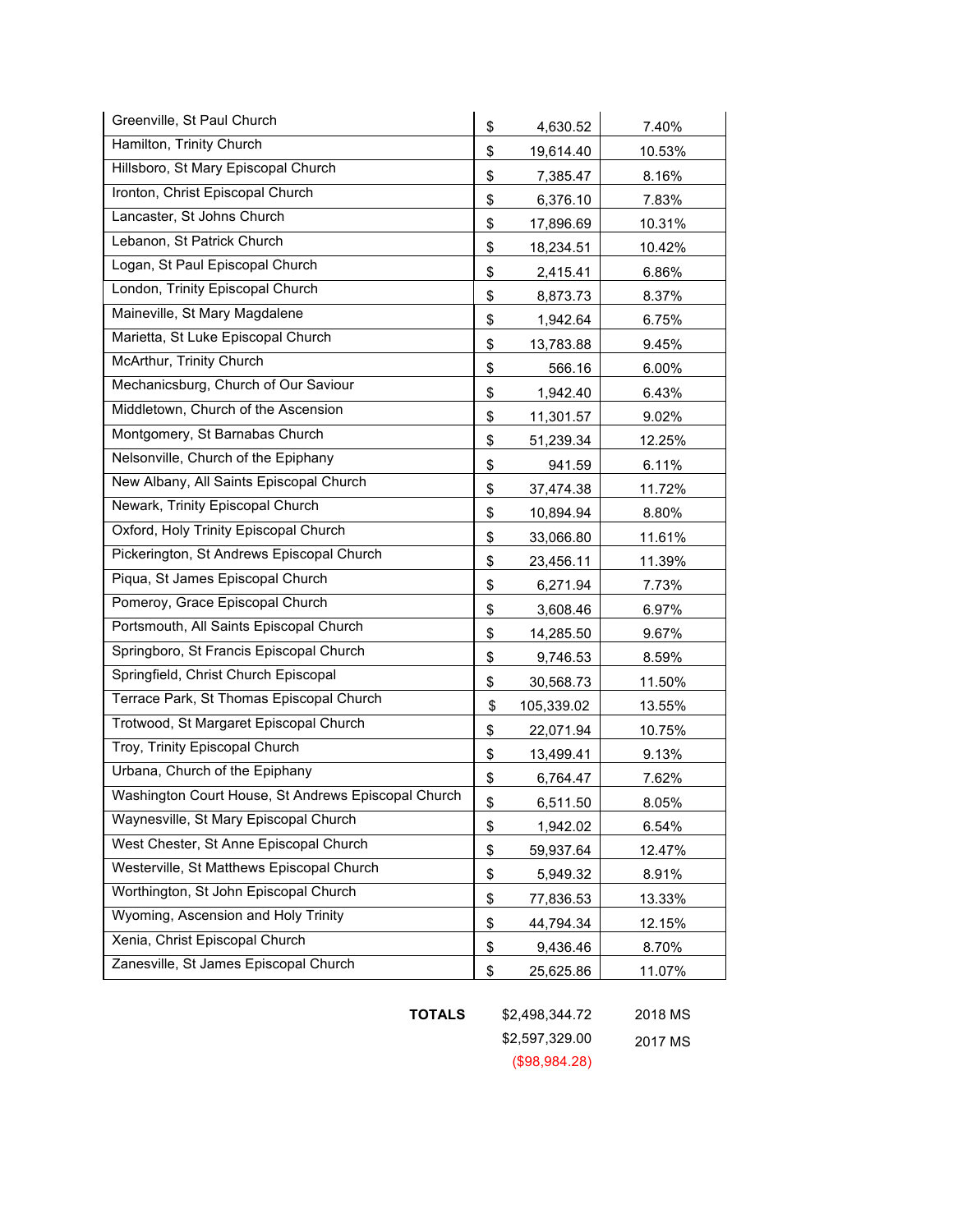# 2018 CONSOLIDATED BUDGET - DRAFT

|                                                          | 2018 Mission Share<br><b>Budget</b> | 2018 WCProcter<br><b>Budget</b> | 2018 CEProcter<br>and Other Budget | 2018 Consolidated<br><b>Budget</b> | 2017 Budget<br>Annual | 2016 Actual    |
|----------------------------------------------------------|-------------------------------------|---------------------------------|------------------------------------|------------------------------------|-----------------------|----------------|
| UNRESTRICTED INCOME & TRANSFERS IN                       |                                     |                                 |                                    |                                    |                       |                |
| 32100 MISSION SHARE-CURRENT                              | \$2,498,344.72                      |                                 |                                    | \$2,498,344.72                     | \$2,597,329.00        | \$2,771,721.77 |
| 32110 Prior Years' Mission Share Written Off This Year   | \$0.00                              |                                 |                                    | \$0.00                             | \$0.00                | (523, 736.14)  |
| 33000 WCPROCTER REVENUE (Transfer)                       | \$0.00                              | \$2,436,655.48                  |                                    | \$2,436,655.48                     | \$2,394,726.98        | \$1,791,030.00 |
| 34200 CONSOLIDATED ENDOWMENT INCOME TRANSFERS            | \$280,156.43                        |                                 |                                    | \$280,156.43                       | \$275,149.50          | \$235,088.43   |
| 34250 THIEME AND WHITING INVESTMENT TRANSFERS            | \$15,000.00                         |                                 |                                    | \$15,000.00                        | \$15,000.00           | \$29,835.83    |
| 34300 EPISCOPATE SALARY ENDOW (Transfer from CE Procter) | \$0.00                              |                                 | \$327,871.00                       | \$327,871.00                       | \$301,692.47          | \$301,692.00   |
| 34310 EPISCOPATE HOUSING ENDOW (Transfer frm Bish Res)   | \$9,100.00                          |                                 |                                    | \$9,100.00                         | \$9,000.00            | \$7,602.04     |
| 34350 TRANSFER FROM FAITH IN LIFE                        | \$0.00                              |                                 | \$40,054.00                        | \$40,054.00                        | \$6,260.00            | \$55,550.00    |
| 35300 CAMPERS' FEES                                      | \$0.00                              |                                 |                                    | \$0.00                             | \$0.00                | \$55,253.84    |
| 35400 ACCOUNTING FEES                                    | \$7,000.00                          |                                 |                                    | \$7,000.00                         | \$21,700.00           | \$23,166.82    |
| 36000 GRANTS - OTHER                                     | \$0.00                              |                                 |                                    | \$0.00                             | \$0.00                | \$0.00         |
| 37100 School for Diaconal Formation                      | \$0.00                              |                                 |                                    | \$0.00                             | \$0.00                | \$4,500.00     |
| 37200 Rental Income                                      | \$24,000.00                         |                                 |                                    | \$24,000.00                        | \$24,000.00           | \$10,963.50    |
| 37300 INTENTIONAL COMMUNITIES REVENUE                    | \$25,000.00                         |                                 |                                    | \$25,000.00                        | \$25,000.00           | \$26,481.00    |
| 37900 MISC. INCOME                                       | \$11,592.13                         |                                 |                                    | \$11,592.13                        | \$11,592.13           | \$37,900.00    |
| 37920 PROCEEDS FROM INCOME AND GROWTH FUNDS              | \$0.00                              |                                 |                                    | \$0.00                             | \$0.00                | \$16,976.09    |
| 37950 INTEREST INCOME- OTHER                             | \$0.00                              |                                 |                                    | \$0.00                             | \$0.00                | \$35,030.68    |
| 38000 INTEREST INCOME-OPERATING                          | \$2,200.00                          |                                 |                                    | \$2,200.00                         | \$2,200.00            | \$1,799.27     |
| 38020 PROCTER CENTER LOC INTEREST INCOME (Transfer)      | \$4,000.00                          |                                 |                                    | \$4,000.00                         | \$4,000.00            | \$0.00         |
| 38050 BEQUESTS                                           | \$0.00                              |                                 |                                    | \$0.00                             | \$0.00                | \$2,340.26     |
| 38800 Assets Released From Restrictions                  | \$0.00                              |                                 |                                    | \$0.00                             | \$0.00                | \$119,033.01   |
| 38805 Assets Released from Designation                   | \$0.00                              |                                 |                                    | \$0.00                             | \$0.00                | \$51,721.18    |
| TOTAL OPERATING INCOME & TRANSFERS IN                    | \$2,876,393.28                      | \$2,436,655.48                  | \$367,925.00                       | \$5,680,973.76                     | \$5,687,650.08        | \$5,553,949.58 |
| <b>LEGISLATIVE</b>                                       |                                     |                                 |                                    |                                    |                       |                |
| 50010 DIOCESAN CONVENTION-OPER.EXP.                      | \$35,000.00                         |                                 |                                    | \$35,000.00                        | \$40,000.00           | \$49,445.05    |
| 50020 DIOCESAN CONVEN. - PUBLICATIONS                    | \$0.00                              |                                 |                                    | \$0.00                             | \$0.00                | \$151.40       |
| 50040 TRANSITION EXPENSES                                | \$0.00                              |                                 |                                    | \$0.00                             | \$0.00                | \$0.00         |
| 50050 DIOCESAN COUNCIL                                   | \$2,000.00                          |                                 |                                    | \$2,000.00                         | \$3,000.00            | \$1,593.82     |
| 50055 Strategic Planning-Mission Priorities              | \$0.00                              |                                 |                                    | \$0.00                             | \$0.00                | \$0.00         |
| 50060 STANDING COMM. - MEETING EXP.                      | \$1,000.00                          |                                 |                                    | \$1,000.00                         | \$1,000.00            | \$835.51       |
| 50070 PROVINCIAL SYNOD-ASSESSMENT                        | \$8,500.00                          |                                 |                                    | \$8,500.00                         | \$8,500.00            | \$6,937.28     |
| 50080 PROVINCIAL SYNOD-TRAVEL EXP.                       | \$2,700.00                          |                                 |                                    | \$2,700.00                         | \$2,000.00            | \$1,623.86     |
| 50100 GEN.CONVENTION-TRAVEL EXPENSE                      | \$20,000.00                         |                                 |                                    | \$20,000.00                        | \$0.00                | \$48,423.11    |
| <b>TOTAL LEGISLATIVE</b>                                 | \$69,200.00                         | \$0,00                          | \$0,00                             | \$69,200.00                        | \$54,500.00           | \$109,010.03   |
| ADMINISTRATIVE-DIOCESAN HOUSE                            |                                     |                                 |                                    |                                    |                       |                |
| 51260 MATERIALS & SUPPLIES-DSO HOUSE                     | \$12,000.00                         |                                 |                                    | \$12,000.00                        | \$12,000.00           | \$9,521.45     |
| 51270 XEROX-DSO HOUSE                                    | \$5,000.00                          |                                 |                                    | \$5,000.00                         | \$5,000.00            | \$4,873.39     |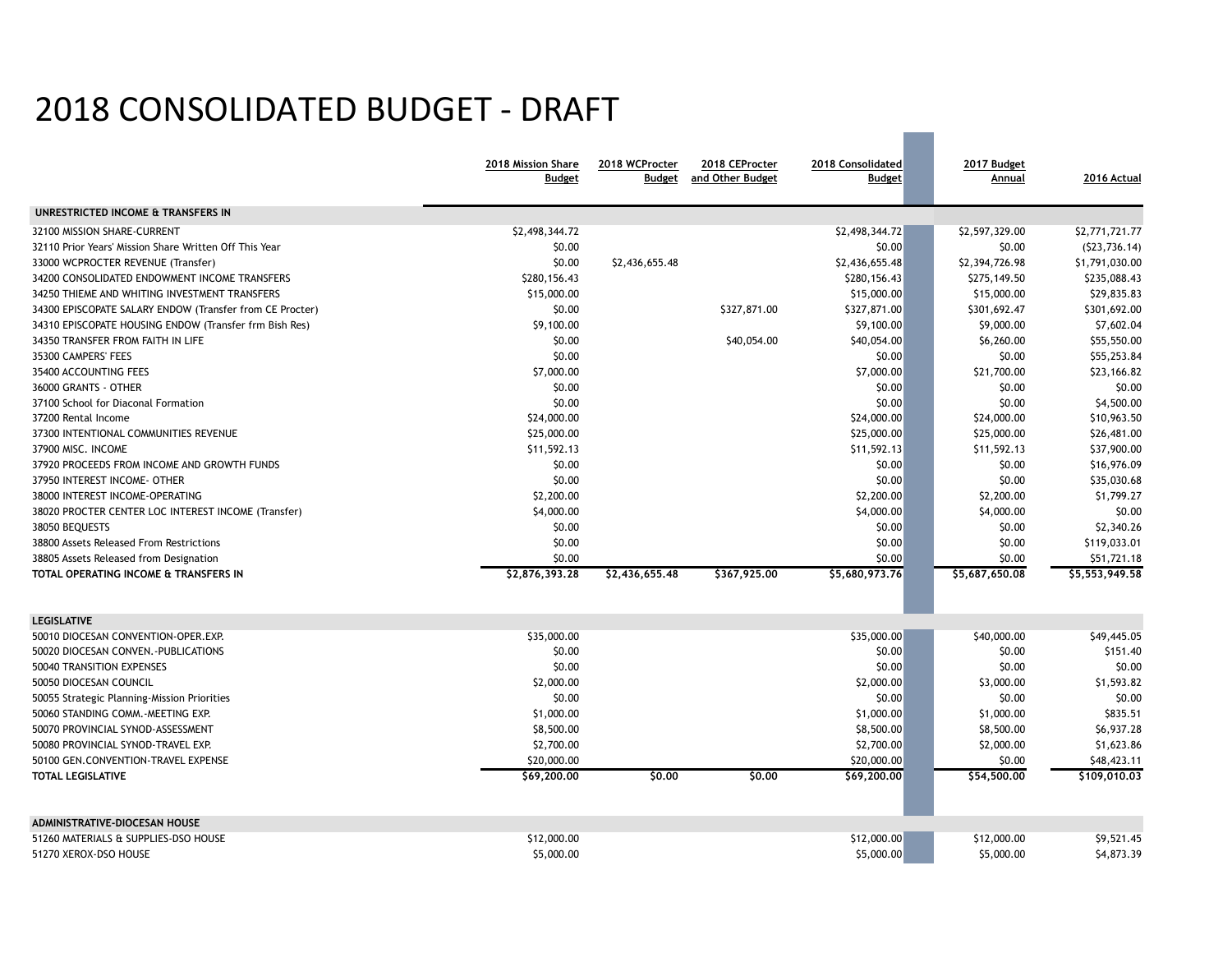| 51280 EQUIP, RENTAL-DSO HOUSE                                           | \$2,500.00   |             |              | \$2,500.00    | \$2,500.00   | \$0.00       |
|-------------------------------------------------------------------------|--------------|-------------|--------------|---------------|--------------|--------------|
| 51290 POSTAGE - DSO HOUSE                                               | \$2,000.00   |             |              | \$2,000.00    | \$2,000.00   | \$1,384.57   |
| 51300 TELEPHONE-DSO HOUSE                                               | \$20,000.00  |             |              | \$20,000.00   | \$20,000.00  | \$21,523.54  |
| 51320 ST PAUL'S CHAPEL-DSO HOUSE                                        | \$1,500.00   |             |              | \$1,500.00    | \$1,500.00   | \$836.00     |
| 51330 UTILITIES-DSO HOUSE                                               | \$30,000.00  |             |              | \$30,000.00   | \$30,000.00  | \$25,572.39  |
| 51340 REPAIRS & MAINT-412 SYCAMORE                                      | \$35,000.00  |             |              | \$35,000.00   | \$40,000.00  | \$60,748.78  |
| 51345 DSO 412 Sycamore Renovation Project, MAYBE FOR WCPROCTER SYCAMORE | \$0.00       |             |              | \$0.00        | \$0.00       | \$13,338.39  |
| 51350 INSURANCE-DSO HOUSE                                               | \$20,000.00  |             |              | \$20,000.00   | \$20,000.00  | \$3,271.27   |
| 51360 MISCELLANEOUS-DSO HOUSE                                           | \$5,000.00   |             |              | \$5,000.00    | \$5,000.00   | \$1,080.55   |
| 51370 OUTSIDE LABOR-DSO HOUSE                                           | \$10,000.00  |             |              | \$10,000.00   | \$17,500.00  | \$0.00       |
| 51380 PARKING EXPENSE-DSO HOUSE                                         | \$500.00     |             |              | \$500.00      | \$500.00     | \$6,927.73   |
| 51400 MEETING EXPENSE-DSO HOUSE                                         | \$6,000.00   |             |              | \$6,000.00    | \$6,000.00   | \$29,467.31  |
| 51430 ARCHIVES                                                          | \$350.00     |             |              | \$350.00      | \$350.00     | \$0.00       |
| 51450 EQUIP. MAINTENANCE CONTRACTS                                      | \$5,000.00   |             |              | \$5,000.00    | \$40,000.00  | \$33,761.50  |
| 51470 PROF DEVELOP-SUPPORT STAFF                                        | \$8,000.00   |             |              | \$8,000.00    | \$12,000.00  | \$10,769.33  |
| 51480 DSO-INSURANCE-RETIRED                                             | \$50,000.00  |             |              | \$50,000.00   | \$50,000.00  | \$45,933.66  |
| 51259 Insurance & Pension Non Diocesan Staff                            | \$0.00       |             |              | \$0.00        | \$0.00       | \$0.00       |
| 51900 Diocesan severance                                                | \$0.00       |             |              | \$0.00        | \$0.00       | \$0.00       |
| 52220 COLUMBUS OFFICE OPERATIONS                                        | \$1,500.00   |             |              | \$1,500.00    | \$0.00       | \$0.00       |
| 52260 RENTAL-BISHOP'S CENTER                                            | \$0.00       |             |              | \$0.00        | \$0.00       | \$0.00       |
| 61250 COKE MACHINE                                                      | \$0.00       |             |              | \$0.00        | \$0.00       | \$1,502.16   |
| 55140 Grants' misc expense                                              | \$0.00       |             |              | \$0.00        | \$0.00       | \$0.00       |
| TOTAL ADMINISTRATION-DIOCESAN HOUSE                                     | \$214,350.00 | \$0.00      | \$0,00       | \$214,350.00  | \$264,350.00 | \$270,512.02 |
| <b>BISHOP'S OFFICE</b>                                                  |              |             |              |               |              |              |
| DIOCESAN BISHOP                                                         | \$95,193.15  | \$0.00      | \$327,871.01 | \$423,064.16  | \$437,252.93 | \$438,547.12 |
| DIOCESAN BISHOP ADMIN STAFF                                             | \$257,023.03 | \$6,000.00  | \$0.00       | \$263,023.03  | \$283,677.37 | \$249,217.82 |
| DIOCESAN BISHOP - OTHER                                                 | \$63,100.00  | \$8,053.56  | \$0.00       | \$71,153.56   | \$55,000.00  | \$62,955.71  |
| TOTAL DIOCESAN BISHOP                                                   | \$415,316.18 | \$14,053.56 | \$327,871.01 | \$757,240.75  | \$775,930.30 | \$750,720.65 |
| <b>CANON'S OFFICE</b>                                                   |              |             |              |               |              |              |
| CANON TO THE ORDINARY                                                   | \$196,702.99 |             |              | \$196,702.99  | \$190,876.01 | \$187,071.96 |
| PROGRAMS - CANON'S OFFICE                                               | \$0.00       |             |              | \$0.00        |              |              |
| TOTAL PROGRAMS - CANONS OFFICE                                          | \$196,702.99 | \$0.00      | \$0.00       | \$196,702.99  | \$190,876.01 | \$187,071.96 |
| <b>FINANCE DEPARTMENT</b>                                               |              |             |              |               |              |              |
| FINANCE OFFICE STAFFING                                                 | \$360,169.79 |             |              | \$360,169.79  | \$348,774.71 | \$354,876.05 |
| FINANCE OFFICE OPERATIONS                                               | \$116,000.00 |             |              | \$116,000.00  | \$96,500.00  | \$151,127.48 |
| <b>TOTAL FINANCE OFFICE</b>                                             | \$476,169.79 | \$0.00      | \$0.00       | \$476, 169.79 | \$445,274.71 | \$506,003.53 |
| <b>COMMUNICATIONS DEPARTMENT</b>                                        |              |             |              |               |              |              |
| COMMUNICATIONS DEPARTMENT STAFFING                                      | \$307,170.39 |             |              | \$307,170.39  | \$303,956.92 | \$301,041.27 |
| <b>COMMUNICATIONS - OTHER</b>                                           | \$95,000.00  |             |              | \$95,000.00   | \$92,135.00  | \$98,489.13  |
| TOTAL COMMUNICATIONS - OTHER                                            | \$402,170.39 | \$0,00      | \$0,00       | \$402,170.39  | \$396,091.92 | \$399,530.40 |
| <b>CANON FOR MISSION</b>                                                |              |             |              |               |              |              |
| <b>CANON FOR MISSION</b>                                                | \$0.00       |             |              | \$0.00        | \$0.00       | \$151,219.15 |
| <b>CANON FOR MISSION PROGRAMS</b>                                       | \$0.00       |             |              | \$0.00        | \$0.00       | \$0.00       |
| TOTAL CANON FOR MISSION                                                 | \$0.00       | \$0.00      | \$0,00       | \$0.00        | 50.00        | \$151,219.15 |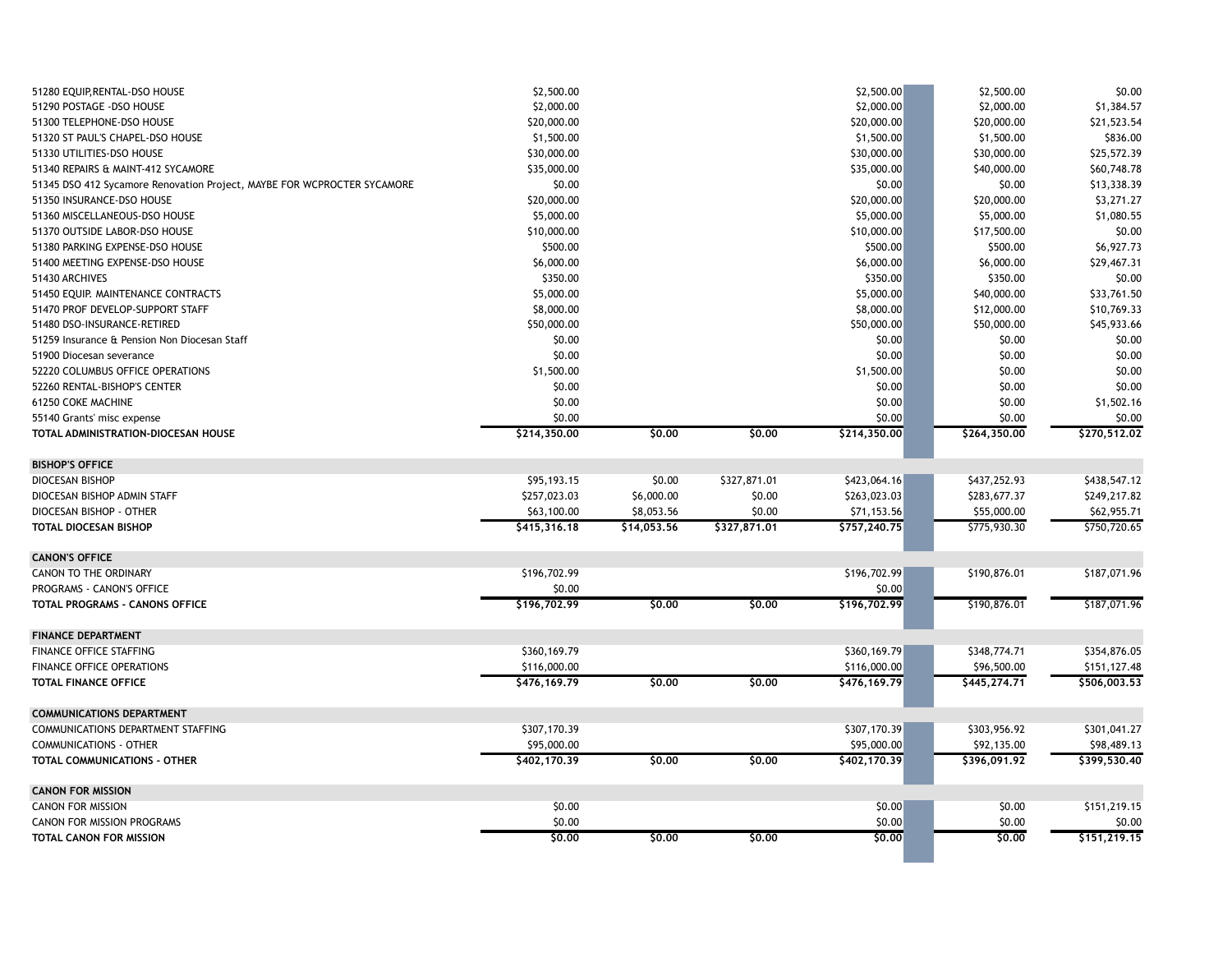| IT DEPARTMENT STAFFING<br>\$0.00<br>\$0.00<br>\$0.00<br>\$0.00<br>IT - OTHER<br>\$35,000.00<br>\$35,000.00<br>\$40,000.00<br>\$0.00<br>\$0.00<br>\$0.00<br>\$35,000.00<br>\$0.00<br>TOTAL IT - OTHER<br>\$35,000.00<br>\$40,000.00<br>SOCIAL JUSTICE AND PUBLIC POLICY<br>\$4,000.00<br>\$4,000.00<br>\$4,000.00<br>\$0.00<br>PUBLIC POLICY DIRECTOR- PROGRAMS<br>\$2,500.00<br>\$2,500.00<br>\$2,200.00<br>SOCIAL JUSTICE & PUBLIC POLICY<br>\$1,000.00<br>\$6,500.00<br>\$0,00<br>\$0,00<br>\$6,500.00<br>\$6,200,00<br>\$1,000.00<br>TOTAL DIRECTOR OF PUBLIC POLICY<br>PARAMOUNT GOALS & ECS<br>\$448,707.00<br>\$448,707.00<br>\$504,400.00<br>\$630,363.00<br>60010 NATIONAL CHURCH PLEDGE(MS)<br>\$7,000.00<br>60130 ECSF (Transfer)<br>\$7,000.00<br>\$10,000.00<br>\$7,000.08<br>\$0.00<br>60140 ECSF (WCP)<br>\$0.00<br>\$0.00<br>\$0.00<br>\$0,00<br>\$0,00<br>\$455,707.00<br>\$514,400.00<br>\$637,363.08<br><b>TOTAL PROGRAMS</b><br>\$455,707.00<br>VARIOUS PROGRAMS, MINISTRIES, COMMITTEES, COMMISSIONS<br>61310 ECW SUBSIDY<br>\$2,500.00<br>\$2,500.00<br>\$2,250.00<br>\$0.00<br>\$1,500.00<br>\$1,500.00<br>\$1,500.00<br>\$0.00<br>61311 UBE SUBSIDY<br>\$0.00<br>\$0.00<br>\$0.00<br>\$91,283.48<br>61337 Public School Summer Reading Camp<br>\$1,350.00<br>\$1,350.00<br>\$6,500.00<br>\$1,566.96<br>61340 LM - Liturgy and Music Commissions<br>\$5,450.00<br>\$2,200.00<br>61350 ECUMENICAL RELATIONS COMMISS.<br>\$5,450.00<br>\$2,794.27<br>\$215,000.00<br>61380 PROCTER CENTER - SUBSIDY<br>\$0.00<br>\$215,000.00<br>\$215,000.00<br>\$213,750.00<br>61383 PCCC Grant - Youth & Asst Youth Director<br>\$103,118.00<br>\$0.00<br>\$103,118.00<br>\$46,850.24<br>\$45,255.49<br>\$76,415.00<br>\$76,415.00<br>\$124,329.91<br>\$116,570.80<br>61386 PCCC Grant - Youth Program - WCP<br>\$0.00<br>\$0.00<br>\$122,496.00<br>\$122,496.00<br>\$160,250.00<br>\$174,153.91<br>61389 PCCC Grant - Summer Camp Support - WCP<br>\$4,000.00<br>\$4,000.00<br>\$1,777.50<br>\$124.37<br>61420 COMMISSION ON RACE (MS)<br>\$0.00<br>\$0.00<br>\$313.50<br>61430 AFFIRMATIVE AGING COMMISSION<br>\$0.00<br>\$0.00<br>61445 PARISH HEALTH MINISTRY<br>\$0.00<br>\$0.00<br>\$0.00<br>\$0.00<br>61602 COMMON MINISTRY<br>\$0.00<br>\$0.00<br>\$1,984.70<br>\$175,000.00<br>\$375,000.00<br>\$400,000.00<br>\$400,733.32<br>69920 COMMISSION ON CONGREGATIONAL LIFE (COCL)<br>\$200,000.00<br>\$0.00<br>\$0.00<br>\$0.00<br>\$0.00<br>52410 STEWARDSHIP COMMISSION<br>\$292,918.00<br>\$0,00<br>\$906,829.00<br>\$960,657.65<br>\$1,048,530.80<br>\$613,911.00<br><b>TOTAL - VARIOUS ACCOUNTS</b><br><b>CANON FOR FORMATION AND TRANSITION</b><br>\$144,278.55<br>\$144,278.55<br>\$145,397.58<br>\$125,992.45<br>CANON FOR FORMATION AND TRANSITION<br>\$33,794.00<br>PROGRAMS - CANON FOR FORMATION AND TRANSITION<br>\$4,000.00<br>\$4,000.00<br>\$41,794.00<br>\$4,000.00<br>\$2,452.83<br><b>TOTAL PROGRAMS - FORMATION</b><br>\$148,278.55<br>\$4,000.00<br>\$33,794.00<br>\$186,072.55<br>\$149,397.58<br>\$128,445.28<br><b>COMMISSION ON MINISTRY</b><br>\$7,119.00<br>\$7,119.00<br>\$7,910.00<br>\$1,529.00<br>65080 CF - Clergy Formation<br>\$0.00<br>\$0.00<br>\$0.00<br>\$2,615.70<br>65090 CF - Christian Formation Conference<br>\$0.00<br>\$0.00<br>\$0.00<br>65200 CF - Community of Deacons<br>\$4,923.61<br>\$0.00<br>\$379,475.00<br>65270 CF - Residency Program Placement<br>\$379,475.00<br>\$350,482.00<br>\$146,082.67<br>\$11,236.50<br>\$11,236.50<br>65210 School for Diaconal Formation<br>\$13,602.00<br>\$19,536.06<br>\$11,723.86<br>\$6,260.00<br>\$17,983.86<br>\$15,260.00<br>\$10,530.00<br>65220 COM - Programs, Meetings and Support | INFORMATION TECHNOLOGY (IT) DEPARTMENT |  |  |  |
|-------------------------------------------------------------------------------------------------------------------------------------------------------------------------------------------------------------------------------------------------------------------------------------------------------------------------------------------------------------------------------------------------------------------------------------------------------------------------------------------------------------------------------------------------------------------------------------------------------------------------------------------------------------------------------------------------------------------------------------------------------------------------------------------------------------------------------------------------------------------------------------------------------------------------------------------------------------------------------------------------------------------------------------------------------------------------------------------------------------------------------------------------------------------------------------------------------------------------------------------------------------------------------------------------------------------------------------------------------------------------------------------------------------------------------------------------------------------------------------------------------------------------------------------------------------------------------------------------------------------------------------------------------------------------------------------------------------------------------------------------------------------------------------------------------------------------------------------------------------------------------------------------------------------------------------------------------------------------------------------------------------------------------------------------------------------------------------------------------------------------------------------------------------------------------------------------------------------------------------------------------------------------------------------------------------------------------------------------------------------------------------------------------------------------------------------------------------------------------------------------------------------------------------------------------------------------------------------------------------------------------------------------------------------------------------------------------------------------------------------------------------------------------------------------------------------------------------------------------------------------------------------------------------------------------------------------------------------------------------------------------------------------------------------------------------------------------------------------------------------------------------------------------------------------------------------------------------------------------------------------------------------------------------------------------------------------------------------------------------------------------------------------------------------------------------------------------------------------------------------------------------------------------------------------------------------------------------------------------------------------------------------------------------------------------------------------|----------------------------------------|--|--|--|
|                                                                                                                                                                                                                                                                                                                                                                                                                                                                                                                                                                                                                                                                                                                                                                                                                                                                                                                                                                                                                                                                                                                                                                                                                                                                                                                                                                                                                                                                                                                                                                                                                                                                                                                                                                                                                                                                                                                                                                                                                                                                                                                                                                                                                                                                                                                                                                                                                                                                                                                                                                                                                                                                                                                                                                                                                                                                                                                                                                                                                                                                                                                                                                                                                                                                                                                                                                                                                                                                                                                                                                                                                                                                                                 |                                        |  |  |  |
|                                                                                                                                                                                                                                                                                                                                                                                                                                                                                                                                                                                                                                                                                                                                                                                                                                                                                                                                                                                                                                                                                                                                                                                                                                                                                                                                                                                                                                                                                                                                                                                                                                                                                                                                                                                                                                                                                                                                                                                                                                                                                                                                                                                                                                                                                                                                                                                                                                                                                                                                                                                                                                                                                                                                                                                                                                                                                                                                                                                                                                                                                                                                                                                                                                                                                                                                                                                                                                                                                                                                                                                                                                                                                                 |                                        |  |  |  |
|                                                                                                                                                                                                                                                                                                                                                                                                                                                                                                                                                                                                                                                                                                                                                                                                                                                                                                                                                                                                                                                                                                                                                                                                                                                                                                                                                                                                                                                                                                                                                                                                                                                                                                                                                                                                                                                                                                                                                                                                                                                                                                                                                                                                                                                                                                                                                                                                                                                                                                                                                                                                                                                                                                                                                                                                                                                                                                                                                                                                                                                                                                                                                                                                                                                                                                                                                                                                                                                                                                                                                                                                                                                                                                 |                                        |  |  |  |
|                                                                                                                                                                                                                                                                                                                                                                                                                                                                                                                                                                                                                                                                                                                                                                                                                                                                                                                                                                                                                                                                                                                                                                                                                                                                                                                                                                                                                                                                                                                                                                                                                                                                                                                                                                                                                                                                                                                                                                                                                                                                                                                                                                                                                                                                                                                                                                                                                                                                                                                                                                                                                                                                                                                                                                                                                                                                                                                                                                                                                                                                                                                                                                                                                                                                                                                                                                                                                                                                                                                                                                                                                                                                                                 |                                        |  |  |  |
|                                                                                                                                                                                                                                                                                                                                                                                                                                                                                                                                                                                                                                                                                                                                                                                                                                                                                                                                                                                                                                                                                                                                                                                                                                                                                                                                                                                                                                                                                                                                                                                                                                                                                                                                                                                                                                                                                                                                                                                                                                                                                                                                                                                                                                                                                                                                                                                                                                                                                                                                                                                                                                                                                                                                                                                                                                                                                                                                                                                                                                                                                                                                                                                                                                                                                                                                                                                                                                                                                                                                                                                                                                                                                                 |                                        |  |  |  |
|                                                                                                                                                                                                                                                                                                                                                                                                                                                                                                                                                                                                                                                                                                                                                                                                                                                                                                                                                                                                                                                                                                                                                                                                                                                                                                                                                                                                                                                                                                                                                                                                                                                                                                                                                                                                                                                                                                                                                                                                                                                                                                                                                                                                                                                                                                                                                                                                                                                                                                                                                                                                                                                                                                                                                                                                                                                                                                                                                                                                                                                                                                                                                                                                                                                                                                                                                                                                                                                                                                                                                                                                                                                                                                 |                                        |  |  |  |
|                                                                                                                                                                                                                                                                                                                                                                                                                                                                                                                                                                                                                                                                                                                                                                                                                                                                                                                                                                                                                                                                                                                                                                                                                                                                                                                                                                                                                                                                                                                                                                                                                                                                                                                                                                                                                                                                                                                                                                                                                                                                                                                                                                                                                                                                                                                                                                                                                                                                                                                                                                                                                                                                                                                                                                                                                                                                                                                                                                                                                                                                                                                                                                                                                                                                                                                                                                                                                                                                                                                                                                                                                                                                                                 |                                        |  |  |  |
|                                                                                                                                                                                                                                                                                                                                                                                                                                                                                                                                                                                                                                                                                                                                                                                                                                                                                                                                                                                                                                                                                                                                                                                                                                                                                                                                                                                                                                                                                                                                                                                                                                                                                                                                                                                                                                                                                                                                                                                                                                                                                                                                                                                                                                                                                                                                                                                                                                                                                                                                                                                                                                                                                                                                                                                                                                                                                                                                                                                                                                                                                                                                                                                                                                                                                                                                                                                                                                                                                                                                                                                                                                                                                                 |                                        |  |  |  |
|                                                                                                                                                                                                                                                                                                                                                                                                                                                                                                                                                                                                                                                                                                                                                                                                                                                                                                                                                                                                                                                                                                                                                                                                                                                                                                                                                                                                                                                                                                                                                                                                                                                                                                                                                                                                                                                                                                                                                                                                                                                                                                                                                                                                                                                                                                                                                                                                                                                                                                                                                                                                                                                                                                                                                                                                                                                                                                                                                                                                                                                                                                                                                                                                                                                                                                                                                                                                                                                                                                                                                                                                                                                                                                 |                                        |  |  |  |
|                                                                                                                                                                                                                                                                                                                                                                                                                                                                                                                                                                                                                                                                                                                                                                                                                                                                                                                                                                                                                                                                                                                                                                                                                                                                                                                                                                                                                                                                                                                                                                                                                                                                                                                                                                                                                                                                                                                                                                                                                                                                                                                                                                                                                                                                                                                                                                                                                                                                                                                                                                                                                                                                                                                                                                                                                                                                                                                                                                                                                                                                                                                                                                                                                                                                                                                                                                                                                                                                                                                                                                                                                                                                                                 |                                        |  |  |  |
|                                                                                                                                                                                                                                                                                                                                                                                                                                                                                                                                                                                                                                                                                                                                                                                                                                                                                                                                                                                                                                                                                                                                                                                                                                                                                                                                                                                                                                                                                                                                                                                                                                                                                                                                                                                                                                                                                                                                                                                                                                                                                                                                                                                                                                                                                                                                                                                                                                                                                                                                                                                                                                                                                                                                                                                                                                                                                                                                                                                                                                                                                                                                                                                                                                                                                                                                                                                                                                                                                                                                                                                                                                                                                                 |                                        |  |  |  |
|                                                                                                                                                                                                                                                                                                                                                                                                                                                                                                                                                                                                                                                                                                                                                                                                                                                                                                                                                                                                                                                                                                                                                                                                                                                                                                                                                                                                                                                                                                                                                                                                                                                                                                                                                                                                                                                                                                                                                                                                                                                                                                                                                                                                                                                                                                                                                                                                                                                                                                                                                                                                                                                                                                                                                                                                                                                                                                                                                                                                                                                                                                                                                                                                                                                                                                                                                                                                                                                                                                                                                                                                                                                                                                 |                                        |  |  |  |
|                                                                                                                                                                                                                                                                                                                                                                                                                                                                                                                                                                                                                                                                                                                                                                                                                                                                                                                                                                                                                                                                                                                                                                                                                                                                                                                                                                                                                                                                                                                                                                                                                                                                                                                                                                                                                                                                                                                                                                                                                                                                                                                                                                                                                                                                                                                                                                                                                                                                                                                                                                                                                                                                                                                                                                                                                                                                                                                                                                                                                                                                                                                                                                                                                                                                                                                                                                                                                                                                                                                                                                                                                                                                                                 |                                        |  |  |  |
|                                                                                                                                                                                                                                                                                                                                                                                                                                                                                                                                                                                                                                                                                                                                                                                                                                                                                                                                                                                                                                                                                                                                                                                                                                                                                                                                                                                                                                                                                                                                                                                                                                                                                                                                                                                                                                                                                                                                                                                                                                                                                                                                                                                                                                                                                                                                                                                                                                                                                                                                                                                                                                                                                                                                                                                                                                                                                                                                                                                                                                                                                                                                                                                                                                                                                                                                                                                                                                                                                                                                                                                                                                                                                                 |                                        |  |  |  |
|                                                                                                                                                                                                                                                                                                                                                                                                                                                                                                                                                                                                                                                                                                                                                                                                                                                                                                                                                                                                                                                                                                                                                                                                                                                                                                                                                                                                                                                                                                                                                                                                                                                                                                                                                                                                                                                                                                                                                                                                                                                                                                                                                                                                                                                                                                                                                                                                                                                                                                                                                                                                                                                                                                                                                                                                                                                                                                                                                                                                                                                                                                                                                                                                                                                                                                                                                                                                                                                                                                                                                                                                                                                                                                 |                                        |  |  |  |
|                                                                                                                                                                                                                                                                                                                                                                                                                                                                                                                                                                                                                                                                                                                                                                                                                                                                                                                                                                                                                                                                                                                                                                                                                                                                                                                                                                                                                                                                                                                                                                                                                                                                                                                                                                                                                                                                                                                                                                                                                                                                                                                                                                                                                                                                                                                                                                                                                                                                                                                                                                                                                                                                                                                                                                                                                                                                                                                                                                                                                                                                                                                                                                                                                                                                                                                                                                                                                                                                                                                                                                                                                                                                                                 |                                        |  |  |  |
|                                                                                                                                                                                                                                                                                                                                                                                                                                                                                                                                                                                                                                                                                                                                                                                                                                                                                                                                                                                                                                                                                                                                                                                                                                                                                                                                                                                                                                                                                                                                                                                                                                                                                                                                                                                                                                                                                                                                                                                                                                                                                                                                                                                                                                                                                                                                                                                                                                                                                                                                                                                                                                                                                                                                                                                                                                                                                                                                                                                                                                                                                                                                                                                                                                                                                                                                                                                                                                                                                                                                                                                                                                                                                                 |                                        |  |  |  |
|                                                                                                                                                                                                                                                                                                                                                                                                                                                                                                                                                                                                                                                                                                                                                                                                                                                                                                                                                                                                                                                                                                                                                                                                                                                                                                                                                                                                                                                                                                                                                                                                                                                                                                                                                                                                                                                                                                                                                                                                                                                                                                                                                                                                                                                                                                                                                                                                                                                                                                                                                                                                                                                                                                                                                                                                                                                                                                                                                                                                                                                                                                                                                                                                                                                                                                                                                                                                                                                                                                                                                                                                                                                                                                 |                                        |  |  |  |
|                                                                                                                                                                                                                                                                                                                                                                                                                                                                                                                                                                                                                                                                                                                                                                                                                                                                                                                                                                                                                                                                                                                                                                                                                                                                                                                                                                                                                                                                                                                                                                                                                                                                                                                                                                                                                                                                                                                                                                                                                                                                                                                                                                                                                                                                                                                                                                                                                                                                                                                                                                                                                                                                                                                                                                                                                                                                                                                                                                                                                                                                                                                                                                                                                                                                                                                                                                                                                                                                                                                                                                                                                                                                                                 |                                        |  |  |  |
|                                                                                                                                                                                                                                                                                                                                                                                                                                                                                                                                                                                                                                                                                                                                                                                                                                                                                                                                                                                                                                                                                                                                                                                                                                                                                                                                                                                                                                                                                                                                                                                                                                                                                                                                                                                                                                                                                                                                                                                                                                                                                                                                                                                                                                                                                                                                                                                                                                                                                                                                                                                                                                                                                                                                                                                                                                                                                                                                                                                                                                                                                                                                                                                                                                                                                                                                                                                                                                                                                                                                                                                                                                                                                                 |                                        |  |  |  |
|                                                                                                                                                                                                                                                                                                                                                                                                                                                                                                                                                                                                                                                                                                                                                                                                                                                                                                                                                                                                                                                                                                                                                                                                                                                                                                                                                                                                                                                                                                                                                                                                                                                                                                                                                                                                                                                                                                                                                                                                                                                                                                                                                                                                                                                                                                                                                                                                                                                                                                                                                                                                                                                                                                                                                                                                                                                                                                                                                                                                                                                                                                                                                                                                                                                                                                                                                                                                                                                                                                                                                                                                                                                                                                 |                                        |  |  |  |
|                                                                                                                                                                                                                                                                                                                                                                                                                                                                                                                                                                                                                                                                                                                                                                                                                                                                                                                                                                                                                                                                                                                                                                                                                                                                                                                                                                                                                                                                                                                                                                                                                                                                                                                                                                                                                                                                                                                                                                                                                                                                                                                                                                                                                                                                                                                                                                                                                                                                                                                                                                                                                                                                                                                                                                                                                                                                                                                                                                                                                                                                                                                                                                                                                                                                                                                                                                                                                                                                                                                                                                                                                                                                                                 |                                        |  |  |  |
|                                                                                                                                                                                                                                                                                                                                                                                                                                                                                                                                                                                                                                                                                                                                                                                                                                                                                                                                                                                                                                                                                                                                                                                                                                                                                                                                                                                                                                                                                                                                                                                                                                                                                                                                                                                                                                                                                                                                                                                                                                                                                                                                                                                                                                                                                                                                                                                                                                                                                                                                                                                                                                                                                                                                                                                                                                                                                                                                                                                                                                                                                                                                                                                                                                                                                                                                                                                                                                                                                                                                                                                                                                                                                                 |                                        |  |  |  |
|                                                                                                                                                                                                                                                                                                                                                                                                                                                                                                                                                                                                                                                                                                                                                                                                                                                                                                                                                                                                                                                                                                                                                                                                                                                                                                                                                                                                                                                                                                                                                                                                                                                                                                                                                                                                                                                                                                                                                                                                                                                                                                                                                                                                                                                                                                                                                                                                                                                                                                                                                                                                                                                                                                                                                                                                                                                                                                                                                                                                                                                                                                                                                                                                                                                                                                                                                                                                                                                                                                                                                                                                                                                                                                 |                                        |  |  |  |
|                                                                                                                                                                                                                                                                                                                                                                                                                                                                                                                                                                                                                                                                                                                                                                                                                                                                                                                                                                                                                                                                                                                                                                                                                                                                                                                                                                                                                                                                                                                                                                                                                                                                                                                                                                                                                                                                                                                                                                                                                                                                                                                                                                                                                                                                                                                                                                                                                                                                                                                                                                                                                                                                                                                                                                                                                                                                                                                                                                                                                                                                                                                                                                                                                                                                                                                                                                                                                                                                                                                                                                                                                                                                                                 |                                        |  |  |  |
|                                                                                                                                                                                                                                                                                                                                                                                                                                                                                                                                                                                                                                                                                                                                                                                                                                                                                                                                                                                                                                                                                                                                                                                                                                                                                                                                                                                                                                                                                                                                                                                                                                                                                                                                                                                                                                                                                                                                                                                                                                                                                                                                                                                                                                                                                                                                                                                                                                                                                                                                                                                                                                                                                                                                                                                                                                                                                                                                                                                                                                                                                                                                                                                                                                                                                                                                                                                                                                                                                                                                                                                                                                                                                                 |                                        |  |  |  |
|                                                                                                                                                                                                                                                                                                                                                                                                                                                                                                                                                                                                                                                                                                                                                                                                                                                                                                                                                                                                                                                                                                                                                                                                                                                                                                                                                                                                                                                                                                                                                                                                                                                                                                                                                                                                                                                                                                                                                                                                                                                                                                                                                                                                                                                                                                                                                                                                                                                                                                                                                                                                                                                                                                                                                                                                                                                                                                                                                                                                                                                                                                                                                                                                                                                                                                                                                                                                                                                                                                                                                                                                                                                                                                 |                                        |  |  |  |
|                                                                                                                                                                                                                                                                                                                                                                                                                                                                                                                                                                                                                                                                                                                                                                                                                                                                                                                                                                                                                                                                                                                                                                                                                                                                                                                                                                                                                                                                                                                                                                                                                                                                                                                                                                                                                                                                                                                                                                                                                                                                                                                                                                                                                                                                                                                                                                                                                                                                                                                                                                                                                                                                                                                                                                                                                                                                                                                                                                                                                                                                                                                                                                                                                                                                                                                                                                                                                                                                                                                                                                                                                                                                                                 |                                        |  |  |  |
|                                                                                                                                                                                                                                                                                                                                                                                                                                                                                                                                                                                                                                                                                                                                                                                                                                                                                                                                                                                                                                                                                                                                                                                                                                                                                                                                                                                                                                                                                                                                                                                                                                                                                                                                                                                                                                                                                                                                                                                                                                                                                                                                                                                                                                                                                                                                                                                                                                                                                                                                                                                                                                                                                                                                                                                                                                                                                                                                                                                                                                                                                                                                                                                                                                                                                                                                                                                                                                                                                                                                                                                                                                                                                                 |                                        |  |  |  |
|                                                                                                                                                                                                                                                                                                                                                                                                                                                                                                                                                                                                                                                                                                                                                                                                                                                                                                                                                                                                                                                                                                                                                                                                                                                                                                                                                                                                                                                                                                                                                                                                                                                                                                                                                                                                                                                                                                                                                                                                                                                                                                                                                                                                                                                                                                                                                                                                                                                                                                                                                                                                                                                                                                                                                                                                                                                                                                                                                                                                                                                                                                                                                                                                                                                                                                                                                                                                                                                                                                                                                                                                                                                                                                 |                                        |  |  |  |
|                                                                                                                                                                                                                                                                                                                                                                                                                                                                                                                                                                                                                                                                                                                                                                                                                                                                                                                                                                                                                                                                                                                                                                                                                                                                                                                                                                                                                                                                                                                                                                                                                                                                                                                                                                                                                                                                                                                                                                                                                                                                                                                                                                                                                                                                                                                                                                                                                                                                                                                                                                                                                                                                                                                                                                                                                                                                                                                                                                                                                                                                                                                                                                                                                                                                                                                                                                                                                                                                                                                                                                                                                                                                                                 |                                        |  |  |  |
|                                                                                                                                                                                                                                                                                                                                                                                                                                                                                                                                                                                                                                                                                                                                                                                                                                                                                                                                                                                                                                                                                                                                                                                                                                                                                                                                                                                                                                                                                                                                                                                                                                                                                                                                                                                                                                                                                                                                                                                                                                                                                                                                                                                                                                                                                                                                                                                                                                                                                                                                                                                                                                                                                                                                                                                                                                                                                                                                                                                                                                                                                                                                                                                                                                                                                                                                                                                                                                                                                                                                                                                                                                                                                                 |                                        |  |  |  |
|                                                                                                                                                                                                                                                                                                                                                                                                                                                                                                                                                                                                                                                                                                                                                                                                                                                                                                                                                                                                                                                                                                                                                                                                                                                                                                                                                                                                                                                                                                                                                                                                                                                                                                                                                                                                                                                                                                                                                                                                                                                                                                                                                                                                                                                                                                                                                                                                                                                                                                                                                                                                                                                                                                                                                                                                                                                                                                                                                                                                                                                                                                                                                                                                                                                                                                                                                                                                                                                                                                                                                                                                                                                                                                 |                                        |  |  |  |
|                                                                                                                                                                                                                                                                                                                                                                                                                                                                                                                                                                                                                                                                                                                                                                                                                                                                                                                                                                                                                                                                                                                                                                                                                                                                                                                                                                                                                                                                                                                                                                                                                                                                                                                                                                                                                                                                                                                                                                                                                                                                                                                                                                                                                                                                                                                                                                                                                                                                                                                                                                                                                                                                                                                                                                                                                                                                                                                                                                                                                                                                                                                                                                                                                                                                                                                                                                                                                                                                                                                                                                                                                                                                                                 |                                        |  |  |  |
|                                                                                                                                                                                                                                                                                                                                                                                                                                                                                                                                                                                                                                                                                                                                                                                                                                                                                                                                                                                                                                                                                                                                                                                                                                                                                                                                                                                                                                                                                                                                                                                                                                                                                                                                                                                                                                                                                                                                                                                                                                                                                                                                                                                                                                                                                                                                                                                                                                                                                                                                                                                                                                                                                                                                                                                                                                                                                                                                                                                                                                                                                                                                                                                                                                                                                                                                                                                                                                                                                                                                                                                                                                                                                                 |                                        |  |  |  |
|                                                                                                                                                                                                                                                                                                                                                                                                                                                                                                                                                                                                                                                                                                                                                                                                                                                                                                                                                                                                                                                                                                                                                                                                                                                                                                                                                                                                                                                                                                                                                                                                                                                                                                                                                                                                                                                                                                                                                                                                                                                                                                                                                                                                                                                                                                                                                                                                                                                                                                                                                                                                                                                                                                                                                                                                                                                                                                                                                                                                                                                                                                                                                                                                                                                                                                                                                                                                                                                                                                                                                                                                                                                                                                 |                                        |  |  |  |
|                                                                                                                                                                                                                                                                                                                                                                                                                                                                                                                                                                                                                                                                                                                                                                                                                                                                                                                                                                                                                                                                                                                                                                                                                                                                                                                                                                                                                                                                                                                                                                                                                                                                                                                                                                                                                                                                                                                                                                                                                                                                                                                                                                                                                                                                                                                                                                                                                                                                                                                                                                                                                                                                                                                                                                                                                                                                                                                                                                                                                                                                                                                                                                                                                                                                                                                                                                                                                                                                                                                                                                                                                                                                                                 |                                        |  |  |  |
|                                                                                                                                                                                                                                                                                                                                                                                                                                                                                                                                                                                                                                                                                                                                                                                                                                                                                                                                                                                                                                                                                                                                                                                                                                                                                                                                                                                                                                                                                                                                                                                                                                                                                                                                                                                                                                                                                                                                                                                                                                                                                                                                                                                                                                                                                                                                                                                                                                                                                                                                                                                                                                                                                                                                                                                                                                                                                                                                                                                                                                                                                                                                                                                                                                                                                                                                                                                                                                                                                                                                                                                                                                                                                                 |                                        |  |  |  |
|                                                                                                                                                                                                                                                                                                                                                                                                                                                                                                                                                                                                                                                                                                                                                                                                                                                                                                                                                                                                                                                                                                                                                                                                                                                                                                                                                                                                                                                                                                                                                                                                                                                                                                                                                                                                                                                                                                                                                                                                                                                                                                                                                                                                                                                                                                                                                                                                                                                                                                                                                                                                                                                                                                                                                                                                                                                                                                                                                                                                                                                                                                                                                                                                                                                                                                                                                                                                                                                                                                                                                                                                                                                                                                 |                                        |  |  |  |
|                                                                                                                                                                                                                                                                                                                                                                                                                                                                                                                                                                                                                                                                                                                                                                                                                                                                                                                                                                                                                                                                                                                                                                                                                                                                                                                                                                                                                                                                                                                                                                                                                                                                                                                                                                                                                                                                                                                                                                                                                                                                                                                                                                                                                                                                                                                                                                                                                                                                                                                                                                                                                                                                                                                                                                                                                                                                                                                                                                                                                                                                                                                                                                                                                                                                                                                                                                                                                                                                                                                                                                                                                                                                                                 |                                        |  |  |  |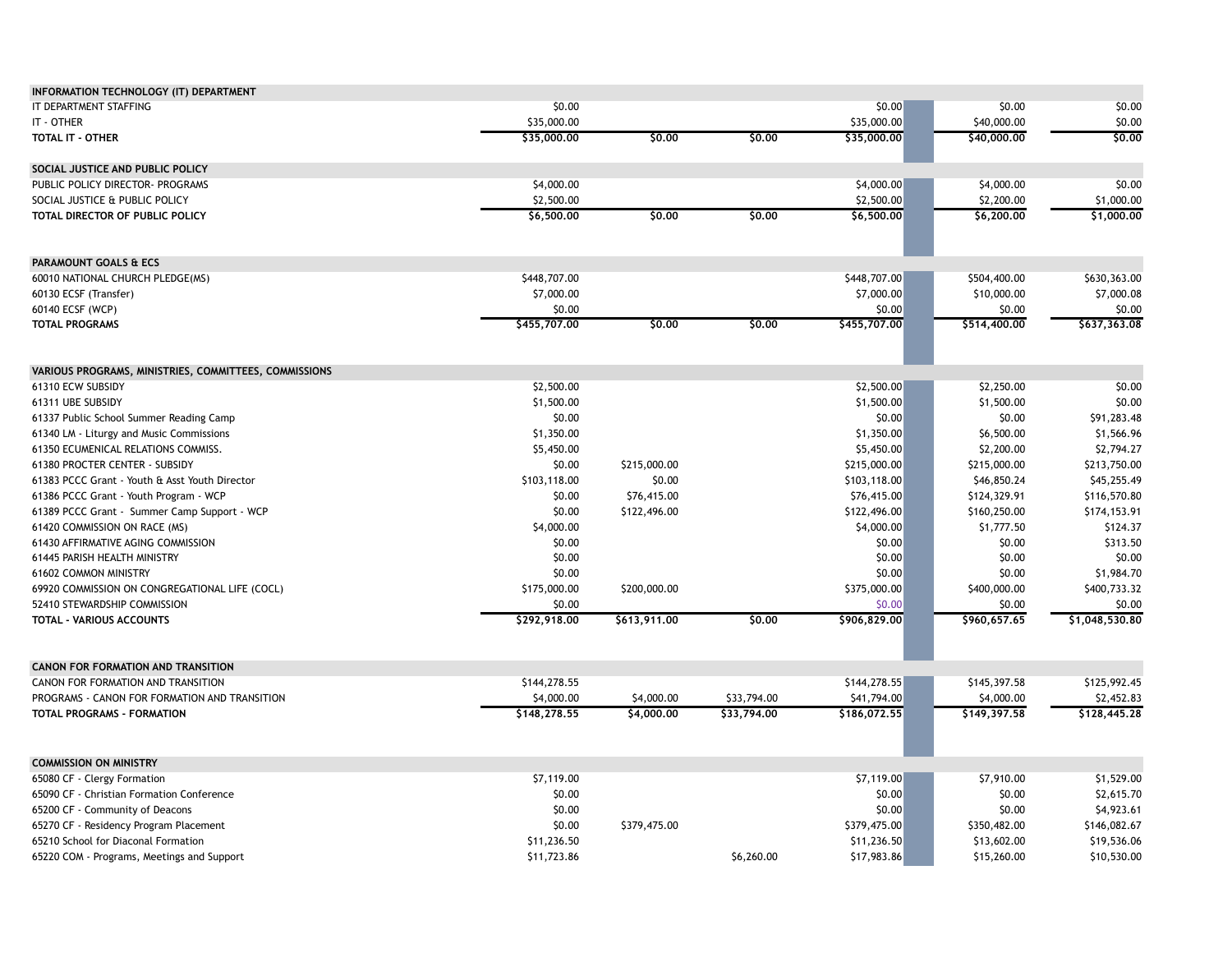| 65260 COM - Ordination Process Research and Review       | \$14,085.00 |              |            | \$14,085.00    | \$12,800.00  | \$11,410.00  |
|----------------------------------------------------------|-------------|--------------|------------|----------------|--------------|--------------|
| 65310 COM - Residency Program Meeting                    | \$0.00      | \$11,270.00  |            | \$11,270.00    | \$0.00       | \$6,859.49   |
| 65320 COM - Licensed Lay Ministry                        | \$0.00      |              |            | \$0.00         | \$8,850.00   | \$4,824.52   |
| 66162 COM - Deployment Materials and Consultant Training | \$0.00      |              |            | \$0.00         | \$0.00       | \$0.00       |
| 65350 LM - Ordinations                                   | \$3,200.00  |              |            | \$3,200.00     | \$0.00       | \$0.00       |
| 65360 Fresh Start                                        | \$0.00      |              |            | \$0.00         | \$0.00       | \$0.00       |
| 65370 Chaplain - Retired Clergy                          | \$0.00      | \$5,250.00   |            | \$5,250.00     | \$5,250.00   | \$4,556.92   |
| 65372 Chaplain - Seminarians (Residents)                 | \$0.00      | \$13,000.00  |            | \$13,000.00    | \$13,000.00  | \$13,230.94  |
| 66161 Transition Ministry                                | \$9,935.00  |              |            | \$9,935.00     | \$12,575.00  | \$7,416.39   |
| 65400 CLERGY WELLNESS COMMITTEE                          | \$0.00      | \$0.00       |            | \$0.00         | \$0.00       | \$0.00       |
| 65410 CLERGY/SPOUSE CONFERENCE                           | \$0.00      | \$2,500.00   |            | \$2,500.00     | \$2,500.00   | \$0.00       |
| TOTAL COMMISSION ON MINISTRY                             | \$57,299.36 | \$411,495.00 | \$6,260.00 | \$475,054.36   | \$442,229.00 | \$233,515.30 |
| NATIONAL AND WORLD MISSIONS                              |             |              |            |                |              |              |
| 68201 NATIONAL AND WORLD MISSION BUDGET                  | \$0.00      | \$1,200.00   |            | \$1,200.00     | \$1,200.00   | \$1,026.89   |
| 68205 NWM - Youth2Mission trips                          | \$0.00      |              |            | \$0.00         | \$0.00       | \$0.00       |
| 68210 NWM - Conferences                                  | \$0.00      | \$3,200.00   |            | \$3,200.00     | \$3,200.00   | \$4,850.57   |
| 68215 NWM - Diocese of Equador Central                   | \$0.00      |              |            | \$0.00         | \$0.00       | \$0.00       |
| 68220 NWM - Dohn Missionary                              | \$0.00      |              |            | \$0.00         | \$0.00       | \$0.00       |
| 68224 NWM - Global Reconciliation                        | \$0.00      | \$5,700.00   |            | \$5,700.00     | \$5,700.00   | \$0.00       |
| 68230 NWM - MILLENNIUM GOALS                             | \$19,959.75 |              |            | \$19,959.75    | \$18,181.30  | \$19,940.00  |
| 68234 NWM - EPISCOPAL RELIEF & DEVELOPMENT               | \$0.00      | \$1,750.00   |            | \$1,750.00     | \$1,750.00   | \$1,152.15   |
| TOTAL NATIONAL & WORLD MISSIONS                          | \$19,959.75 | \$11,850.00  | \$0.00     | \$31,809.75    | \$30,031.30  | \$26,969.61  |
| Department Name: 63 PROGRAM-OTHER                        |             |              |            |                |              |              |
| <b>FRESH EXPRESSIONS</b>                                 |             |              |            |                |              |              |
| 63410 Fresh Expressions - staffing                       | \$56,132.24 | \$75,000.00  |            | \$131,132.24   | \$105,123.95 | \$98,862.37  |
| 63492 Fresh Expressions - Program                        | \$0.00      | \$20,000.00  |            | \$20,000.00    | \$20,000.00  | \$18,918.58  |
| TOTAL MINISTRY DEVELOPMENT - FRESH EXPRESSIONS           | \$56,132.24 | \$95,000.00  | \$0,00     | \$151, 132, 24 | \$125,123.95 | \$117,780.95 |
| <b>BRENDAN'S CROSSING</b>                                |             |              |            |                |              |              |
| 63510 Brendan's Crossing - Staffing                      | \$0.00      | \$110,509.26 |            | \$110,509.26   | \$116,145.20 | \$113,312.78 |
| 63580 Brendan's Crossing - Programs                      | \$25,000.00 | \$76,000.00  |            | \$101,000.00   | \$97,000.00  | \$89,487.32  |
| TOTAL INTENTIONAL COMMUNITY - BRENDAN'S CROSSING         | \$25,000.00 | \$186,509.26 | \$0,00     | \$211,509.26   | \$213,145.20 | \$202,800.10 |
| <b>CAMPUS MINISTRY</b>                                   |             |              |            |                |              |              |
| 63610 Campus Ministry -Staffing                          | \$0.00      | \$0.00       |            | \$0.00         | \$0.00       | \$126,511.44 |
| 63680 Campus Ministry - Program                          | \$0.00      | \$19,000.00  |            | \$19,000.00    | \$15,728.00  | \$12,334.66  |
| 63695 Campus Ministry - Grant Awards                     | \$0.00      | \$70,000.00  |            | \$70,000.00    | \$61,000.00  | \$44,338.63  |
| TOTAL CAMPUS MINISTRY                                    | \$0.00      | \$89,000.00  | \$0.00     | \$89,000.00    | \$76,728.00  | \$183,184.73 |
| <b>CONGREGATIONAL VITALITY</b>                           |             |              |            |                |              |              |
| 63810 Congegational Vitality - Staffing                  |             | \$188,422.91 |            | \$188,422.91   | \$190,808.54 | \$0.00       |
| 63880 Congegational Vitality - Program                   |             | \$22,000.00  |            | \$22,000.00    | \$22,000.00  | \$0.00       |
| TOTAL CONGREGATIONAL VITALITY                            | \$0.00      | \$210,422.91 | \$0.00     | \$210,422.91   | \$212,808.54 | \$0,00       |
| <b>COLUMBUS CONFLUENCE</b>                               |             |              |            |                |              |              |
| 63780 Confluence - Program                               |             | \$35,004.00  | \$0.00     | \$35,004.00    | \$35,004.00  | \$0.00       |
| TOTAL COLUMBUS PROJECT                                   | \$0.00      | \$35,004.00  | \$0,00     | \$35,004.00    | \$35,004.00  | \$0.00       |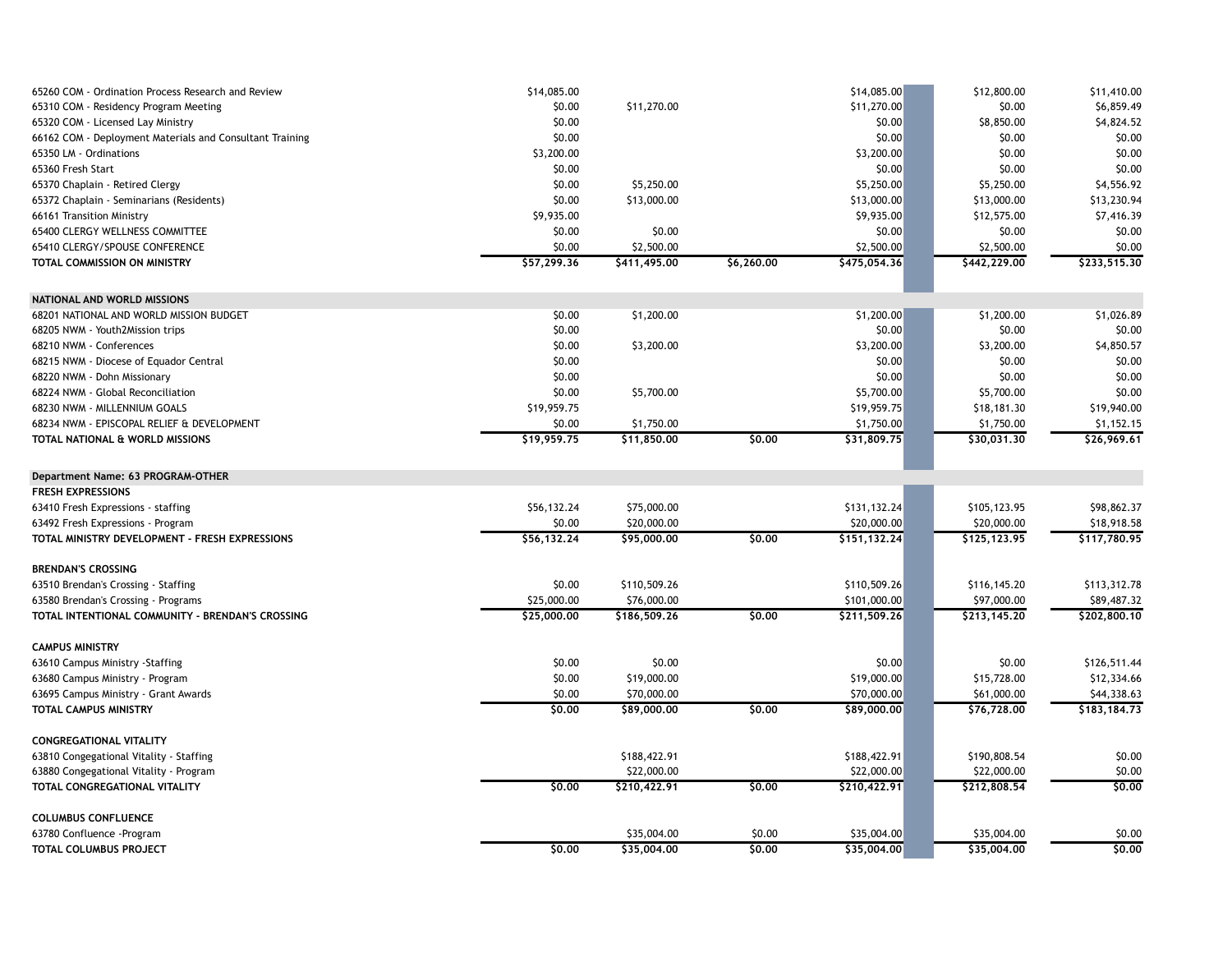| PROGRAM-OTHER                                           | \$81,132.24    | \$615,936.17   | \$0,00       | \$697,068.41   | \$662,809.69   | \$503,765.78   |
|---------------------------------------------------------|----------------|----------------|--------------|----------------|----------------|----------------|
| Department Name: 66 ECUMENICAL OUTREACH                 |                |                |              |                |                |                |
| 66075 Parish & Deanery relationships                    | \$0.00         | \$10,000.00    |              | \$10,000.00    | \$20,000.00    | \$500.00       |
| 660XX Cathedral - Sycamore Commons                      | \$0.00         | \$0.00         |              | \$0.00         | \$0.00         |                |
| <b>66080 MARCC</b>                                      | \$0.00         | \$30,000.00    |              | \$30,000.00    | \$30,000.00    | \$30,000.00    |
| 66100 OHIO COUNCIL OF CHURCHES                          | \$0.00         | \$18,100.00    |              | \$18,100.00    | \$18,100.00    | \$18,035.00    |
| 66110 APSO-CORA-EAM ANNUAL MEMBERSHIP                   | \$0.00         | \$0.00         |              | \$0.00         | \$0.00         | \$8,500.00     |
| 66120 EPISCOPAL APPALACHIAN MIN (EAM) Expenses          | \$2,000.00     | \$8,500.00     |              | \$10,500.00    | \$10,500.00    | \$1,010.33     |
| 66XXX Luthern Social Services - Diaster Recovery        | \$7,000.00     | \$0.00         |              | \$7,000.00     | \$7,000.00     |                |
| TOTAL ECUMENICAL OUTREACH                               | \$9,000.00     | \$66,600.00    | \$0,00       | \$75,600.00    | \$85,600.00    | \$58,045.33    |
| Department Name: 68 WCPROCTER MISSION OUTREACH          |                |                |              |                |                |                |
| 68050 WCP EXPENSES                                      |                | \$7,500.00     |              | \$7,500.00     | \$7,500.00     | \$7,174.39     |
| <b>68060 WCP CONSULTANTS</b>                            |                | \$52,000.00    |              | \$52,000.00    | \$75,700.00    | \$75,625.00    |
| 68065 St Margaret Trotwood                              |                | \$50,000.00    |              | \$50,000.00    | \$25,000.00    | \$49,999.96    |
| 68066 St Matthew Westerville                            |                | \$0.00         |              | \$0.00         | \$17,500.00    | \$20,416.62    |
| 68068 St Andrew Pickerington                            |                | \$36,475.00    |              | \$36,475.00    | \$36,475.00    | \$0.00         |
| 68069 Finance Fund Payments to WC Procter               |                | \$25,000.00    |              | \$25,000.00    | \$25,000.00    | \$0.00         |
| 68070 Sacred Grounds                                    |                | \$0.00         |              | \$0.00         | \$0.00         | \$0.00         |
| 68071 Micro Lending                                     |                | \$10,000.00    |              | \$10,000.00    | \$15,000.00    | \$347.65       |
| TOTAL WCPROCTER MISSION OUTREACH                        | \$0.00         | \$180,975.00   | \$0.00       | \$180,975.00   | \$202,175.00   | \$153,563.62   |
|                                                         |                |                |              |                |                |                |
| INSTITUTIONAL ASSOCIATIONS                              |                |                |              |                |                |                |
| 68080 INSTITUTIONAL ASSOCIATIONS BUDGET                 |                | \$75,000.00    |              | \$75,000.00    | \$75,000.00    | \$36,450.00    |
| 68141 IA - Natl Underground Railroad Freedom Ctr        |                |                |              | \$0.00         | \$0.00         | \$25,000.00    |
| 68185 IA - Anna Louise Inn                              |                |                |              | \$0.00         | \$25,000.00    | \$25,000.00    |
| TOTAL INSTITUTIONAL ASSOCIATIONS                        | \$0.00         | \$75,000.00    | \$0.00       | \$75,000.00    | \$100,000,00   | \$86,450,00    |
| <b>OPPORTUNITY GRANTS</b>                               |                |                |              |                |                |                |
| <b>68550 OPPORTUNITY GRANTS BUDGET</b>                  | \$0.00         | \$100,000.00   |              | \$100,000.00   | \$100,000.00   | \$124,384.00   |
| 68555 OG - Latino Ministry Center - WCP                 | \$0.00         | \$47,800.00    |              | \$47,800.00    | \$27,000.00    | \$25,102.14    |
| 68605 OG - Gabriel's Place - WCP transfer               | \$0.00         | \$25,000.00    |              | \$25,000.00    | \$25,000.00    | \$85,000.08    |
| TOTAL OPPORTUNITY GRANTS                                | \$0.00         | \$172,800.00   | \$0.00       | \$172,800.00   | \$152,000.00   | \$234,486.22   |
| Department Name: 77 DESIGNATED TRANSFERS OUT (IN)       |                |                |              |                |                |                |
| 77000 INTENTIONAL COMMUNITIES SET ASIDE 003 (Transfer)  | \$0.00         |                |              | \$0.00         | \$0.00         | \$0.00         |
| 77010 WC PROCTER SURPLUS SET ASIDE TO REINVESTED (Trns) | \$0.00         |                |              | \$0.00         | \$0.00         | \$11,046.00    |
|                                                         | \$0.00         |                |              | \$0.00         | \$20,000.00    | \$0.00         |
| 77015 GENERAL CONVENTION SET ASIDE TO 003 (TRANSFER)    | \$0.00         |                |              | \$0.00         |                | \$12,000.00    |
| 77020 SABBATICAL SET ASIDE TO 003 (Transfer)            |                |                |              |                | \$0.00         |                |
| 50XXX Reserve for Bishop search                         | \$0.00         |                |              | \$0.00         |                |                |
| 770XX LAMBATH 2020 SET ASIDE TO 003 (TRANSFER)          | \$0.00         |                |              | \$0.00         |                |                |
| 77100 Church Foundation                                 | \$0.00         | \$265,000.00   |              | \$265,000.00   | \$250,000.00   | \$0.00         |
| <b>TOTAL DESIGNATED TRANSFERS</b>                       | \$0.00         | \$265,000.00   | \$0,00       | \$265,000,00   | \$270,000,00   | \$23,046.00    |
| TOTAL OPERATING EXPENDITURES AND TRANSFERS OUT          | \$2,879,704.25 | \$2,431,620.73 | \$367,925.01 | \$5,644,249.99 | \$5,702,523.16 | \$5,509,248.76 |
|                                                         |                |                |              |                |                |                |